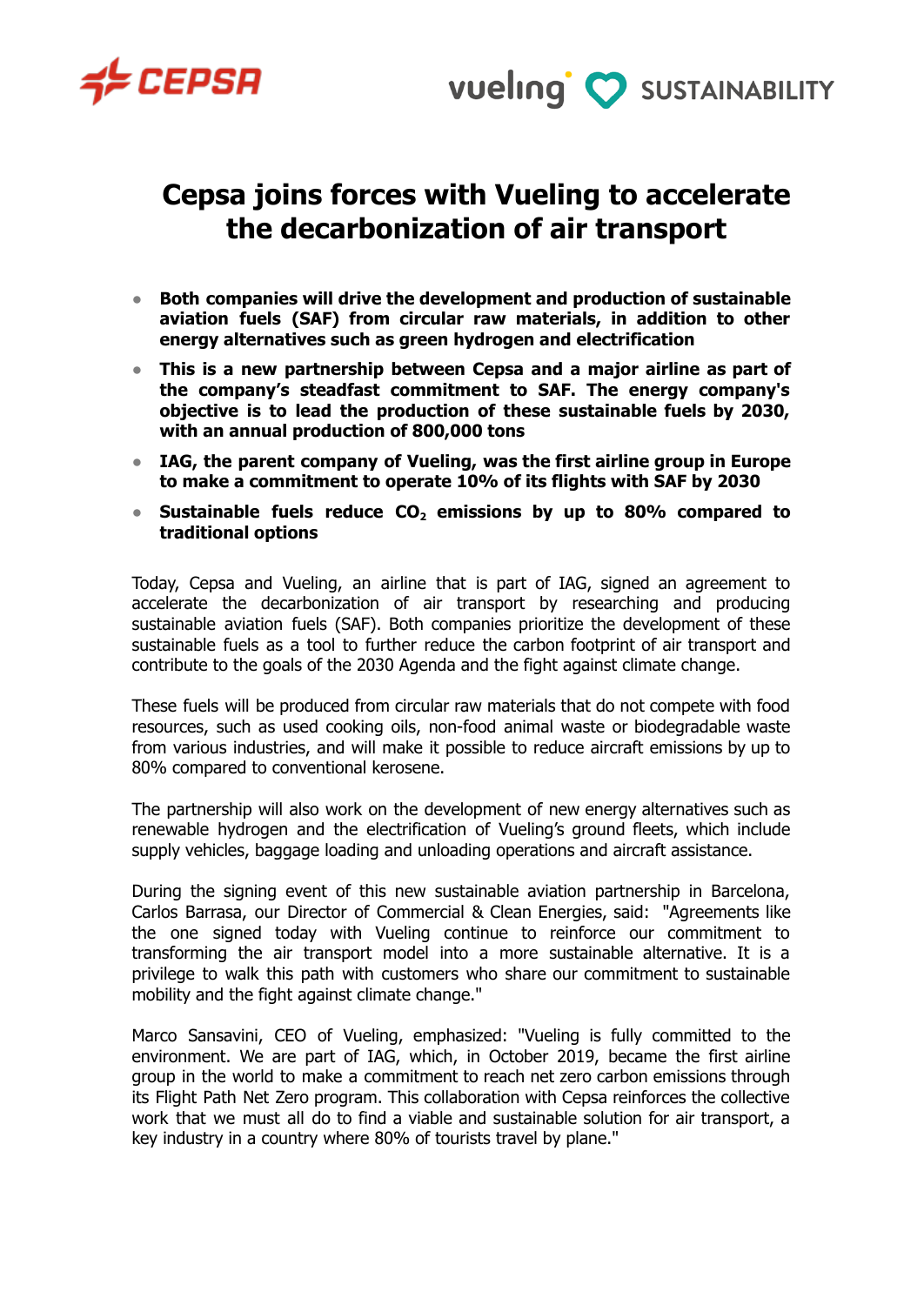This agreement is in line with the European Commission's Fit for 55 package, which includes a legislative initiative called 'RefuelEU Aviation' that aims to boost the supply and demand of aviation biofuels in the European Union to 2% use by 2025, 5% by 2030 and 63% by 2050. This partnership supports several of the 2030 Agenda's Sustainable Development Goals: SDG 7 (ensure access to affordable, secure, sustainable and modern energy), SDG 8 (promote inclusive and sustainable economic growth, employment and decent work), SDG 12 (ensure sustainable consumption and production patterns) and SDG 13 (take urgent action to combat climate change and its impacts).

As one of the main producers and suppliers of aviation fuels on the Spanish market, this new agreement with a leading airline consolidates Cepsa's aim to become a leader in the clean energy sector and to spearhead the decarbonization of air transport. As part of its new strategic plan, *[Positive](https://www.cepsa.com/es/compania/estrategia) Motion*, the company is developing an ecosystem focused on accelerating the decarbonization of industrial customers and air and maritime transport, as well as the company itself, through the production of green molecules, mainly renewable hydrogen and biofuels. Cepsa aspires to be the leading biofuel producer in Spain and Portugal by 2030 and produce 2.5 million tons annually, with a particular focus on the sustainability of air traffic by producing 800,000 tons of SAF every year.

The company has established an ambitious roadmap to cut its emissions, placing it among the benchmark companies in its sector. Specifically, by 2030, it will reduce its  $CO<sub>2</sub>$  emissions (Scope 1 and 2) by 55% compared to 2019 and aims to be carbon neutral by 2050. As for Scope 3, the carbon intensity of its products will be between 15 and 20% lower by 2030. Cepsa wants to go beyond net zero and have a positive impact, adding value in the communities where it operates by enabling its customers and other stakeholders to move forward in the right direction.

For Vueling, this partnership forms part of its [sustainability](https://www.vueling.com/en/corporative/sustainability) plan. All actions are carried out in the context of the Flightpath Net Zero program, which includes the goal of reaching net zero  $CO<sub>2</sub>$  emissions by 2050. As part of IAG, the airline shares the vision of leading the way in terms of sustainability within the global airline industry. Specifically, IAG was the first airline group in Europe to make a commitment to operate 10% of its flights with sustainable aviation fuel by 2030.

Vueling has 25 Airbus 320 NEO, a new generation of aircraft that reduces  $CO<sub>2</sub>$ emissions by 18% compared to the previous model, A320ceo. What's more, since 2013, the company has added sharklets, an aerodynamic device placed on wingtips that reduces emissions by 4%, to 78% of its fleet. The company is also developing various initiatives to reduce its carbon footprint by reducing the weight of its aircraft. Since 2019, it has replaced all the seats in its entire fleet with a new, lighter model, and in 2020 it digitized all its aircraft documentation. These measures have reduced fuel consumption by more than 13,000 tons per year, the equivalent of almost 40,000 tons of  $CO<sub>2</sub>$ .

Barcelona, June 13, 2022